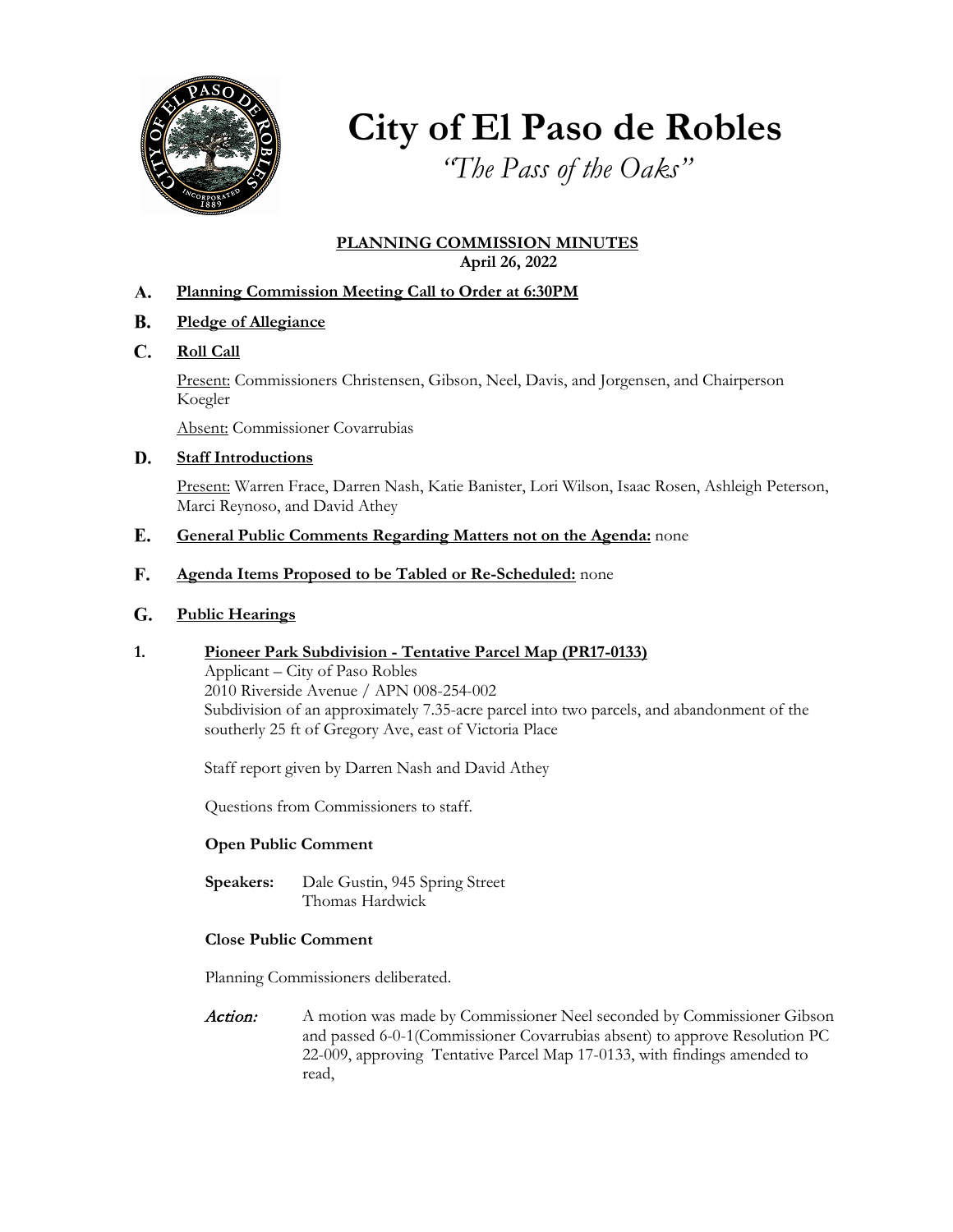Section 2. Tentative Parcel Map Findings: In accordance with the California Subdivision Map Act and the City Subdivision Ordinance, and based upon the facts and analysis presented in the staff report, public testimony received and subject to the conditions listed below; the Planning Commission makes the following findings:

- 1. As conditioned, the proposed tentative subdivision map is consistent with the adopted General Plan for the City of El Paso de Robles; and
- 2. As conditioned, the design of lots, streets, open space, drainage, sewers, water and other improvements is consistent with the General Plan and Zoning Ordinance; and
- 3. The site is physically suitable for the type of development; and
- 4. The site is physically suitable for the proposed density of development; and
- 5. The proposed tentative subdivision map is not likely to cause substantial environmental damage or substantially and unavoidably injure fish or wildlife or their habitat because it is a previously developed infill site; and
- 6. The design of the subdivision or type of improvements is not likely to cause serious public health problems; and
- 7. The proposed tentative subdivision map will not conflict with casements acquired by the public at large, for access through or use of property within the proposed subdivision. The design of the subdivision or the type of improvements will not conflict with easements, acquired by the public at large, for access through or use of, property within the proposed subdivision. In this connection, the governing body may approve a map if it finds that alternate easements, for access or for use, will be provided, and that these will be substantially equivalent to ones previously acquired by the public. This subsection shall apply only to easements  $\alpha$  **f** record or to easements established by judgment of a court of competent jurisdiction and no authority is hereby pranted to a legislative body to determine that the public at large has acquired easements for access through or use of property within the proposed subdivision."

#### **2. Olsen South Chandler Specific Plan – Planning Area 3 & 8 - Vesting Tentative Tract 3176 and Development Plan 21-07 (P21-0070)**

Applicant – Olsen Ranch 212, LLC / Mike Naggar & Danny Brose North of Linne Road and East of Fontana Road / APNs 025-382-003, 009-798-002, and 009-798-001

Establishing a 61-lot single-family residential subdivision that would include an additional 5 common/access lots over an 8.7-acre site within the Olsen-South Chandler Specific Plan.

Staff report given by Darren Nash

Questions from Commissioners to staff.

#### **Open Public Comment**

**Speakers:** Brad Brekwald (Applicant) Mike Naggar (Applicant) Dale Gustin

#### **Close Public Comment**

Planning Commissioners deliberated.

Action: A motion was made by Commissioner Neel seconded by Commissioner Jorgensen and passed 5-1-1 (Commissioner Christensen voting no and Commissioner Covarrubias absent) approving Resolution PC 22-010, approving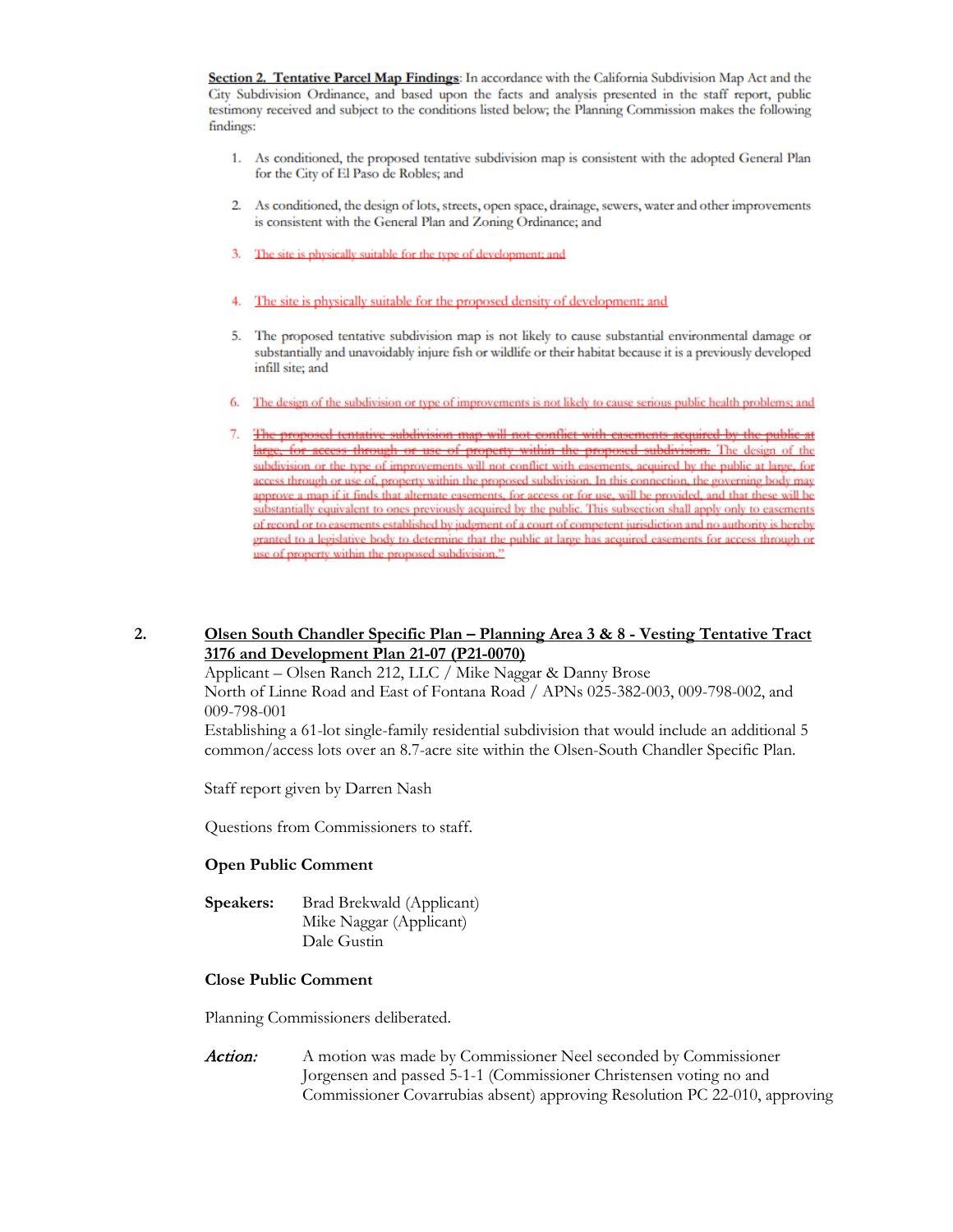Vesting Tentative Tract Map 3176 and PD21-07, with the following amendments:

A. Amend findings to read,

Section 3. Findings for Recommended Approval of Vesting Tentative Tract Map 3176 and PD 21-<sup>11</sup> 07. Based on the facts and analysis presented to it, including all written and oral testimony and staff presentations, and subject to the Conditions of Approval and attachments hereto, the Planning Commission **finds as follows:** 

- a. The VTTM 3176 & PD 21-07 subdivision, as conditioned, is consistent with the Olsen-South Chandler Ranch Specific Plan, and is consistent with: (1) the goals and policies established by the General Plan; (2) the policies and development standards established by the Zoning Ordinance; (3) all other adopted codes, policies, standards, and plans of the City.
- b. The VTTM 3176 & PD 21-07 includes the transfer of 13 residential units from PA 10 (Our Town) consistent with Policy 2.1.6 of the Olsen South Chandler Specific Plan.
- c. VTTM 3176 & PD 21-07 would be consistent with the surrounding neighborhood **development pattern and land uses.**
- d. VTTM 3176 & PD 21-07 will not be detrimental to the health, safety, morals, comfort, **convenience, or general welfare of the residents living in or near the proposed**  neighborhoods, or be injurious or detrimental 10 property and improvements in the neighborhood or to the general welfare of the city.
- e. VTTM 3176 & PD 21-07 accommodates the aesthetic quality of the City as a whole, and will fit in with the established surrounding quality of development, especially where development **will be visible from public views, gateways to the City, and scenic corridors.**
- f. Vrf'M 3176 & PD 21-07 is compatible with, and is not detrimental to, surrounding land uses and improvements, circulation system; it provides an appropriate visual appearance, and contributes to the mitigation of any environmental impacts through implementation of the Mitigation Monitoring and Reporting Program recommended for adoption per PC Resolution 20-XXX, and participation in the Development Impact Fee Program.
- g. Pursuant to Government Code 66474, a legislative body of a city shall deny approval of a tentative map, or a parcel map for which a tentative map was not required, if it makes any of **he following findings:**<br>(a) That the proposed map is not consistent with applicable general and specific plans
	- **as specified in Section 65451.**
	- (b) That the design or improvement of the proposed subdivision is not consistent with applicable general and specific plans.
	- (c) That the site is not physically suitable for the type of development.
	- $(d)$  **That the site is not physically suitable for the proposed density of development.**
	- $(c)$  **That the design of the subdivision or the proposed improvements are likely to cause** substantial environmental damage or substantially and avoidably injure fish or wildlife or their habitat.
	- That the design of the subdivision or type of improvements is likely to cause serious  $(f)$ **public health problems.**
	- $(\mathbf{p})$ **That the design of the subdivision or the type of improvements will conflict with** easements, acquired by the public at large, for access through or use of, property within the proposed subdivision. In this connection, the governing body may approve a map if it finds that alternate easements, for access or for use, will be provided, and that these will be substantially equivalent to ones previously acquired by the public. This subsection shall apply only to easements of record or to easements established by judgment of a court of competent jurisdiction and no  $\alpha$  authority is hereby granted to a legislative body to determine that the public at large has acquired easements for access through or use of property within the proposed subdivision."
	- B. Amend Exhibit A, Condition 3 to strike the phrase, "and consistent with the development Agreement for the Specific Plan."
	- C. Amend Exhibit A to strike Conditions 5 and 6.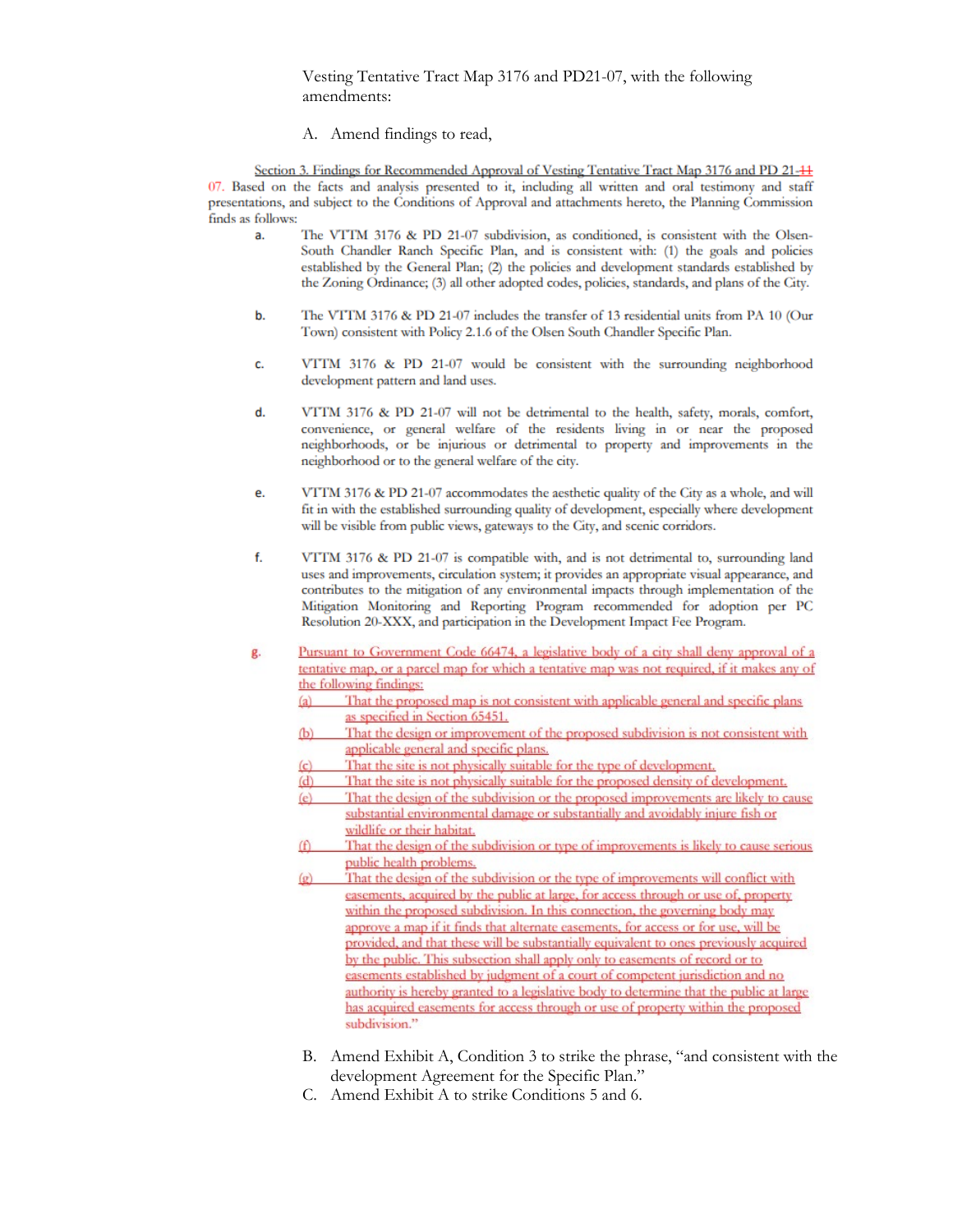- D. Amend Exhibit A to include a condition to require the completion of the transfer of development rights from Our Town (PA-10) to PA3/PA-8 prior to approval of final map.
- E. Amend Exhibit A to include a condition to require DRC review of safety fences for the common open space near the roundabout.

#### **3. Amendment to Short Term Rental Ordinance 1082**

Applicant – City of Paso Robles Amendment to Table 21.16.200 and Chapter 21.34 of the Zoning Code regulating short-term rentals in all zoning districts.

#### Commissioner Christensen declares conflict of interest and leaves the room.

Staff report given by Warren Frace

Questions from Commissioners to staff.

#### **Open Public Comment**

**Speakers:** Coraline McMillian Tim Gillis Thomas Hardwick Monte Jones Elisa Becerra Claire Datella Dale Gustin Beth Burke Jennifer Halls Amanda Hat Ty Christensen (re-enters the room to speak as an individual and leaves the room again after delivering comments) Dan Hurdle Carolyn Dismuke Jeremiah Seacrest Jason Hartling Katrina Keats Mitchell Culver Kirk McConough Linda Colwell Kathy Bonelli

## **Close Public Comment**

Planning Commissioners deliberated.

- Action: A motion was made by Commissioner Neel, seconded by Commissioner Gibson, and passed 5-0-2 (Commissioner Christensen abstains, Commissioner Covarrubias absent) to approve the Resolution PC 22-011 included as Attachment 1, recommending the City Council adopt Ordinance XXXX amending Paso Robles Municipal Code Table 21.16.200 and Chapter 21.34, with the following changes:
	- A. Increasing neighbor noticing distance to 300ft.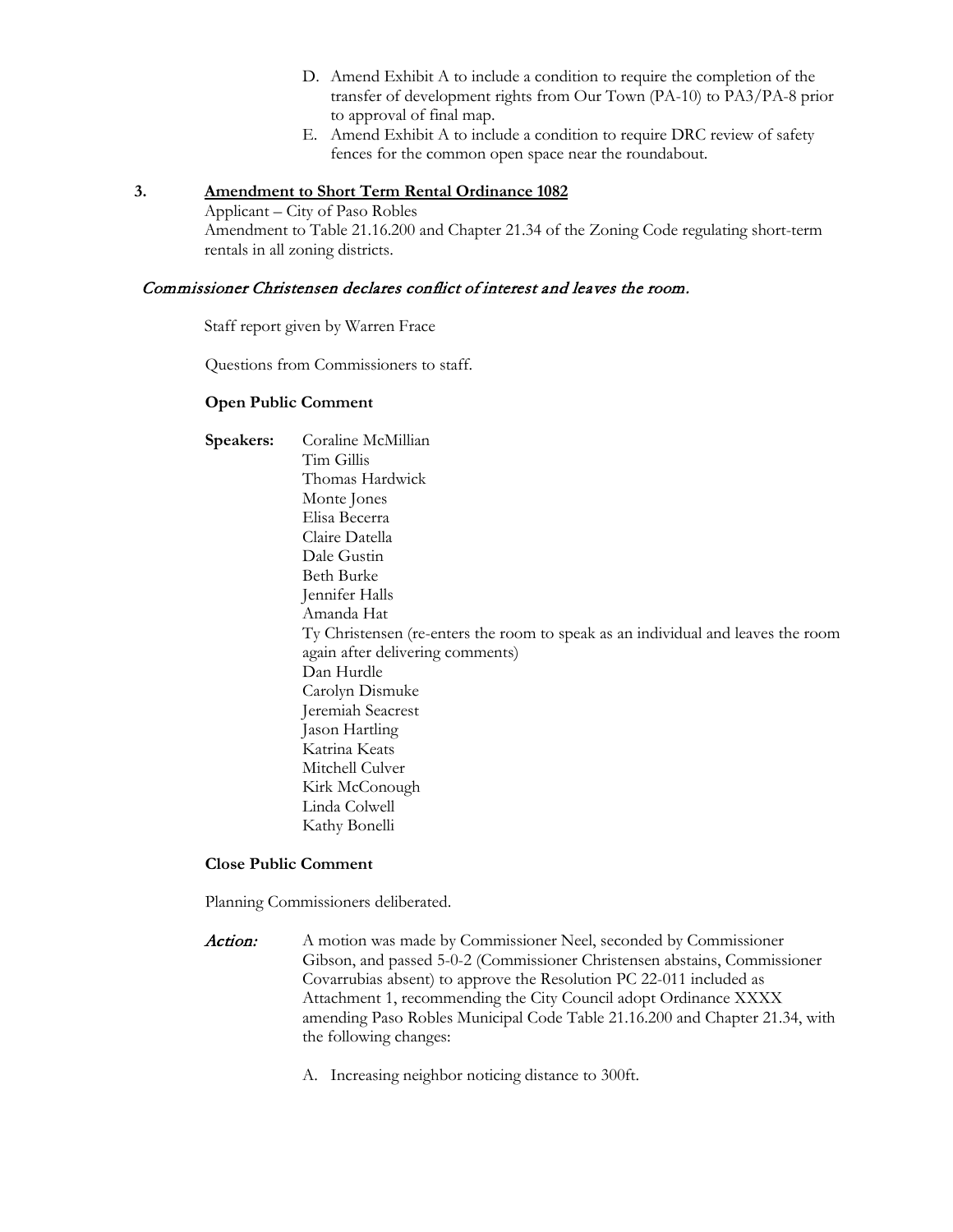- B. Swimming pool use hours from 8am-10pm, but eliminating staff recommendation for limiting the number of hours pools can be used.
- C. Restricting permit transferability to only the TC-1 and TC-2 zoning districts.
- D. Extending sunset clause 3 more years
- Action: A second motion was made by Commissioner Neel, seconded by Commissioner Gibson, and passed 5-0-2 (Commissioner Christensen abstains and Commissioner Covarrubias absent) for a non-binding recommendation to have the City Council consider the following as part of any changes to the Council's Short-Term Rental Policy Resolution:
	- A. Require permit holders to re-notify neighbors upon permit renewal or more often
	- B. Track complaints received by the Police Department
	- C. Explore alternate hotline service providers
	- D. Require permit holders to include permit number in advertisements
	- E. Investigate unused permits and consider a "use-it or lose-it" policy
	- F. Review short-term rental concentration policies
	- G. Do not increase the number of permits available in any category

#### Commissioner Christensen rejoins the meeting 10:43pm

- **Discussion Items:** none H.
- **Consent Calendar** I.
- **4. Development Review Committee Minutes (for Approval)** March 21, 2022

#### **5. Planning Commission Minutes (for approval):** March 8, 2022 (to be amended) April 12, 2022

**Action:** A motion was made by Commissioner Jorgensen, seconded by Commissioner Davis, and passed 6-0-1 (Commissioner Covarrubias absent) to approve the consent agenda as proposed.

### **Other Reports** J.

- **Paso Robles Street Ad Hoc Committee Report** Next meeting will be May 5, 2022 at 11am. 6.
- **Housing Constraints and Opportunities Committee (HCOC) / Zoning Code Update Report**  None 7.

#### **Development Review Committee Rotation Schedule**  8.

| Month | <b>Commissioners</b> |      |                               |
|-------|----------------------|------|-------------------------------|
| April | Koegler              | Neel | Christensen<br>$4/11$ - Davis |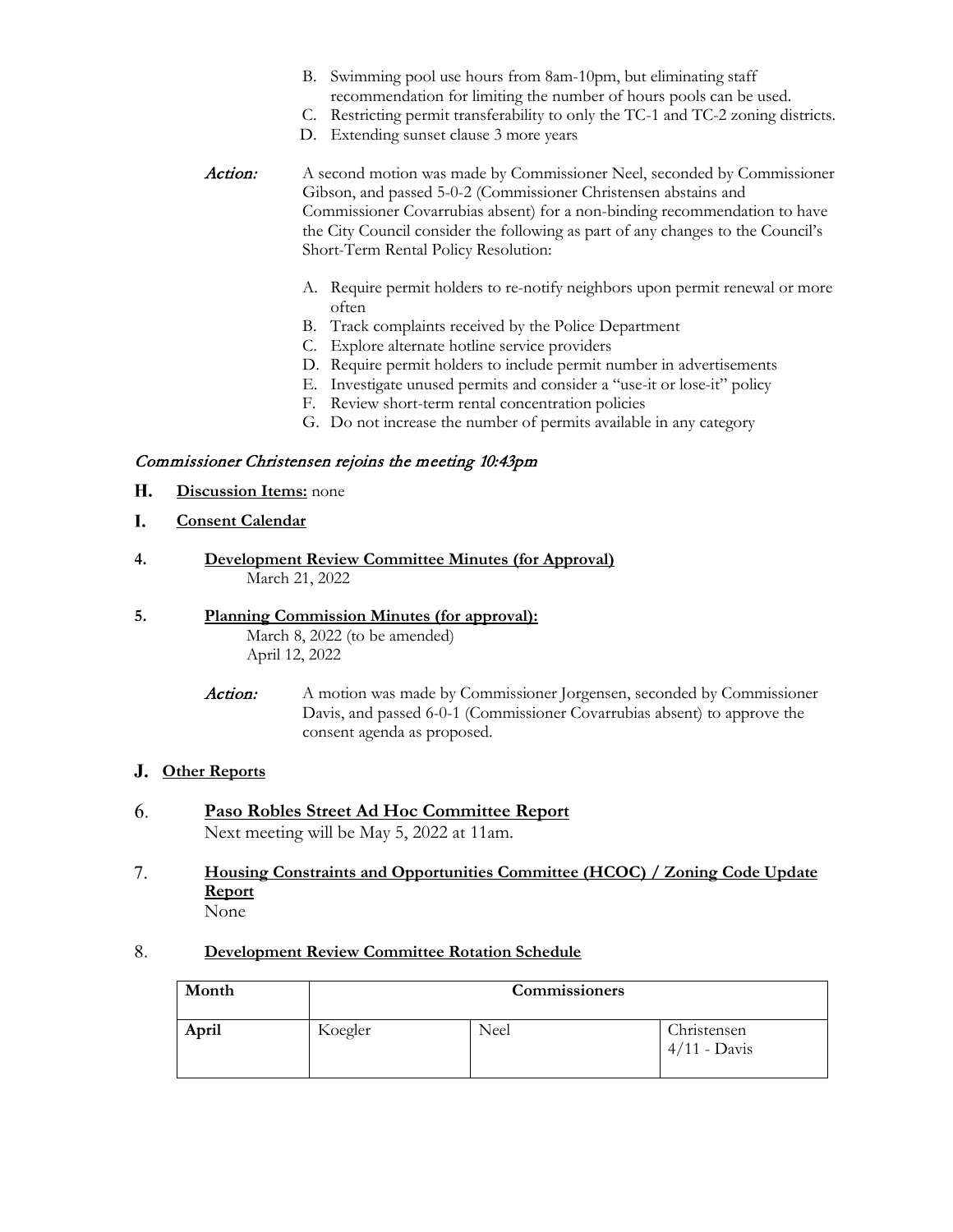| May       | Gibson      | Jorgensen                           | Christensen |
|-----------|-------------|-------------------------------------|-------------|
|           |             | Neel & Davis will be on<br>standby. |             |
| June      | Koegler     | Jorgensen                           | Davis       |
| July      | Covarrubias | Neel                                | Davis       |
| August    | Covarrubias | <b>Neel</b>                         | Gibson      |
| September | Jorgensen   | Christensen                         | Gibson      |
| October   | Covarrubias | Christensen                         | Davis       |
| November  | Jorgensen   | Koegler                             | Davis       |
| December  | Jorgensen   | Koegler                             | Davis       |

## **Planning Commissioners' Comments** K. Planning Commissioners' Comments<br>May 10. Commissioner Jorgensen will be

May 10, Commissioner Jorgensen will be absent from Planning Commission meeting May 24, Commissioner Koegler will be absent from Planning Commission meeting

### **Staff Comments** L.

# L. <u>Statt Comments</u><br>M. <u>Adjournment at 10:49pm</u>

**Attachments**

**1.** Resolution PC 22-011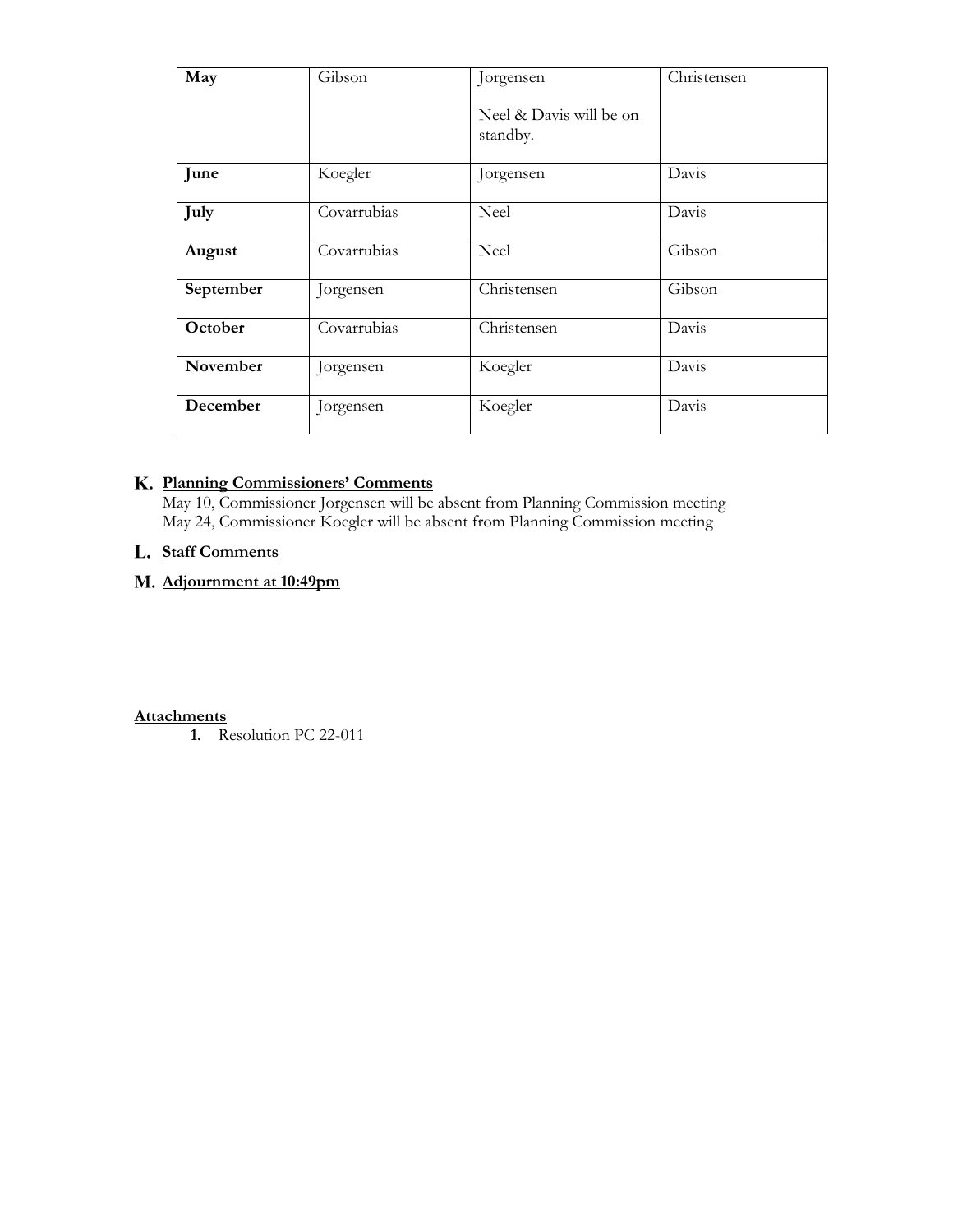## **Attachment 1**

#### **RESOLUTION NO. PC 22-XXX**

#### **A RESOLUTION OF THE PLANNING COMMISSION OF THE CITY OF EL PASO DE ROBLES RECOMMENDING THE CITY COUNCIL OF THE CITY OF EL PASO DE ROBLES ADOPT AN ORDINANCE AMENDING ZONING ORDINANCE TABLE 21.16.200 AND CHAPTER 21.34 REGARDING SHORT-TERM RENTALS**

#### **(City of Paso Robles)**

WHEREAS, between 2015 and 2019, the City conducted 35 separate public meetings evaluating short-term rentals; and

WHEREAS, on August 6, 2019, the City Council adopted Ordinance 1082, regulating short-term rentals, and known as the Short-Term Rental Ordinance. The ordinance differentiates between homeshares and non-hosted accommodations, establishes permit requirements and conditions, sets occupancy limits and parking requirements, and requires the City to maintain a short-term rental hotline; and

WHEREAS, concurrent with the Short-Term Rental Ordinance, the City Council approved Resolution 19-077, which established numerical limits for non-hosted short-term rental permits available in the city and fees for short-term rental permits; and

WHEREAS, on August 8, 2020 and October 19, 2021, City staff presented annual reviews of the short-term rental program to the City Council as required by Resolution 19-077; and

WHEREAS, on October 9, 2019, the City reached the R1 numerical limit of 75 non-hosted shortterm rental permits and on May 24, 2021, the City reached the citywide numerical limit for non-hosted shortterm rental permits; and

WHEREAS, the Short-Term Rental Ordinance will expire August 6, 2022 unless the City Council adopts an amendment to extend the ordinance; and

WHEREAS, on March 25, 2022, City staff conducted a public workshop, where staff presented potential amendments to the Short-Term Rental Ordinance and received comments from the community; and

WHEREAS, a duly noticed public hearing was conducted on April 26, 2022 by the Planning Commission to consider the facts as presented in the staff report prepared and to accept public testimony regarding proposed zoning ordinance amendments related to short-term rentals.

NOW, THEREFORE, THE PLANNING COMMISSION OF THE CITY OF EL PASO DE ROBLES DOES HEREBY FIND AND RECOMMEND AS FOLLOWS:

**Section 1: Recitals.** All of the above recitals are true and correct and incorporated herein by reference.

**Section 2: Environmental Determination.** The Ordinance is exempt from the California Environmental Quality Act (CEQA) because it can be seen with certainty that there is no possibility that the Ordinance may have a significant effect on the environment. The Ordinance extends the existing Short-Term Rental Ordinance, and thus maintains the status quo, while making minor amendments. None of these amendments have the possibility of having a significant effect on the environment. For example, the